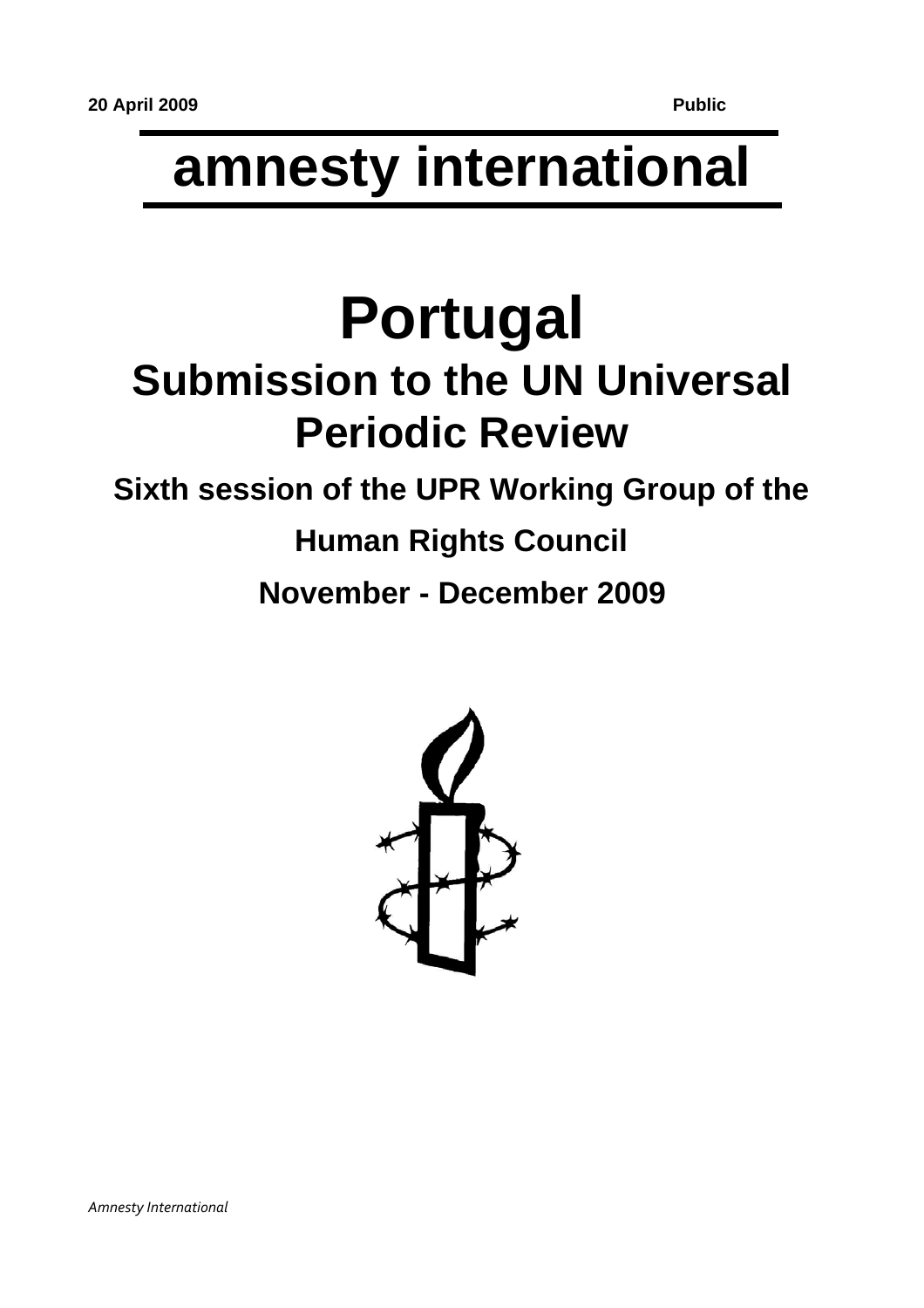#### **Executive summary**

In this submission, Amnesty International provides information under sections B, C and D as stipulated in the *General Guidelines for the Preparation of Information under the Universal Periodic Review:*[1](#page-1-0)

- Under section B, Amnesty International raises concern at outstanding ratification of key international human rights standards.
- Section C highlights Amnesty International's concerns over reports of ill‐treatment and excessive use of force and firearms by the police, prison conditions, domestic violence, and counter-terrorism measures.
- In section D, Amnesty International makes a number of recommendations for action by the government.

 $\overline{a}$ 

<span id="page-1-0"></span><sup>&</sup>lt;sup>1</sup> Contained in Human Rights Council Decision 6/102, Follow-up to Human Rights Council resolution 5/1, section I adopted 27 September 2007.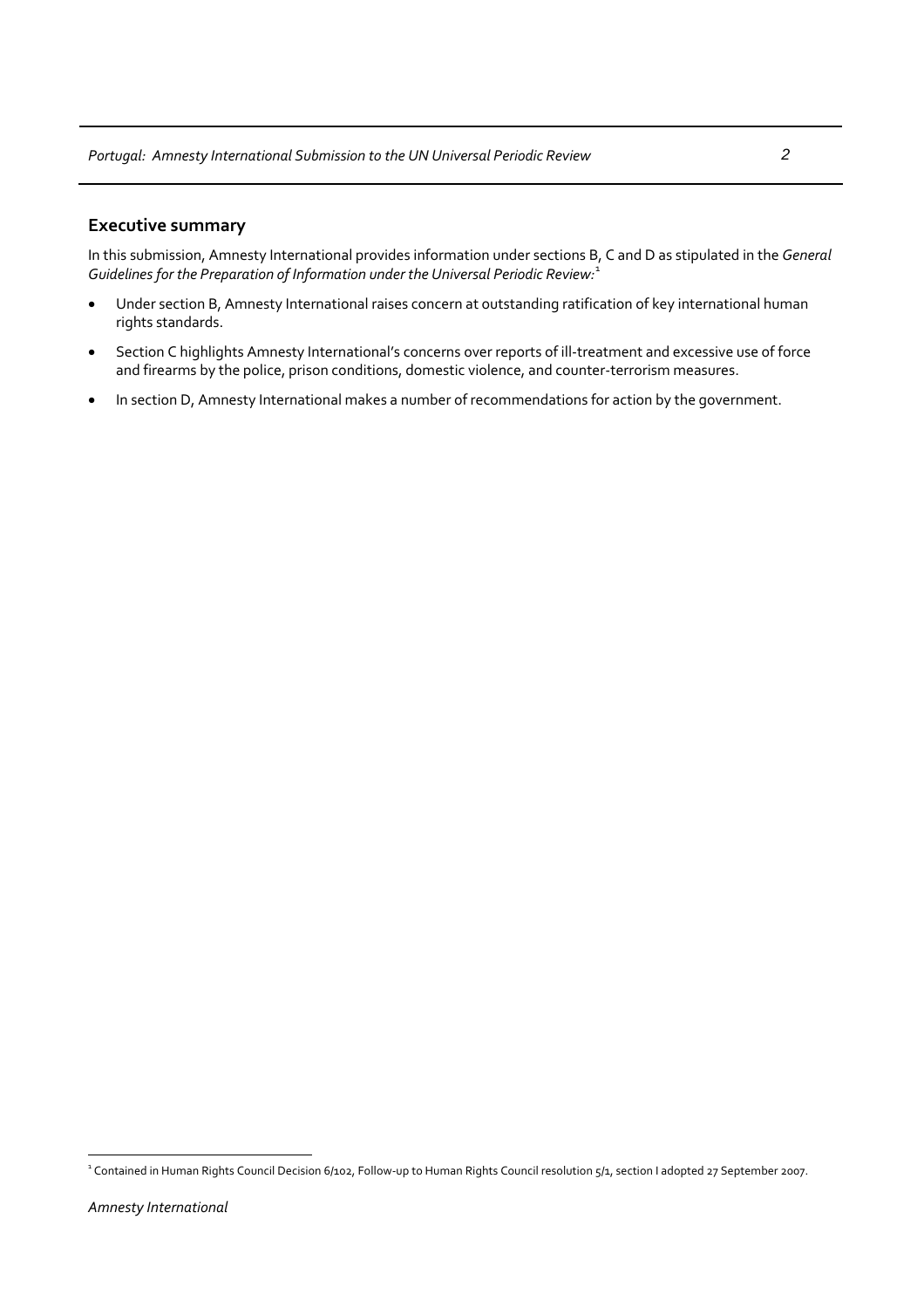## **Portugal**

### **Amnesty International submission to the UN Universal Periodic Review**

Sixth session of the UPR Working Group, November‐ December 2009

#### **B. Normative and institutional framework of the State**

#### **Ratification of international human rights standards**

Portugal has yet to ratify the International Convention on the Protection of the Rights of All Migrant Workers and Members of Their Families. The Convention sets standards for the protection of foreign individuals working countries that are states parties.

Portugal has not yet ratified the International Convention for the Protection of All Persons from Enforced Disappearance, although it has already signed it.

#### **C. Promotion and protection of human rights on the ground**

#### **Ill‐treatment and excessive use of force and firearms by the police**

For a number of years Amnesty International has raised concerns regarding allegations of ill‐treatment and excessive use of force and firearms by Portuguese law enforcement officers. The organization notes the pattern of apparent impunity resulting from the failure to hold officers to account through effective disciplinary and/or criminal investigations, and that as a result, justice for victims is denied. Inadequate training in the use of firearms is often blamed for fatal shootings, and representatives of police professional associations (*Associação Sócio‐Profissional da Polícia de Segurança Pública* and *Associação dos Profissionais da Guarda*) have urged better training for officers. Amnesty International shares this concern, and is also concerned at the recent acquisition of electro‐shock weapons by law enforcement agencies.

In March 2009, the European Committee for the Prevention of Torture and Inhuman or Degrading Treatment or Punishment (CPT) published its most recent report on Portugal, based on its visit in January 2008. The CPT noted that it had received numerous allegations of ill‐treatment by law enforcement officials, including slaps, punches and blows with various objects such as batons and telephone books; it had also received allegations of verbal intimidation, including in one case a threat made with a firearm. The CPT observed that the allegations received indicated an increase of such ill-treatment in recent years.

In 2008, the Court of Appeal in Lisbon ordered a retrial in the case of Albino Libânio, who was assaulted by prison guards in Lisbon Prison in 2003. The Court granted a request by Mr. Libânio's lawyers for the Portuguese state to be named as a defendant on the grounds that his injuries occurred while he was in the care of the prison system and consequently the state should be held liable even if it was impossible to prove which prison officers were responsible for the attack. The original trial had recognized the injuries suffered by Mr. Libânio, but acquitted all seven prison officers of assault because of lack of evidence proving their personal responsibility.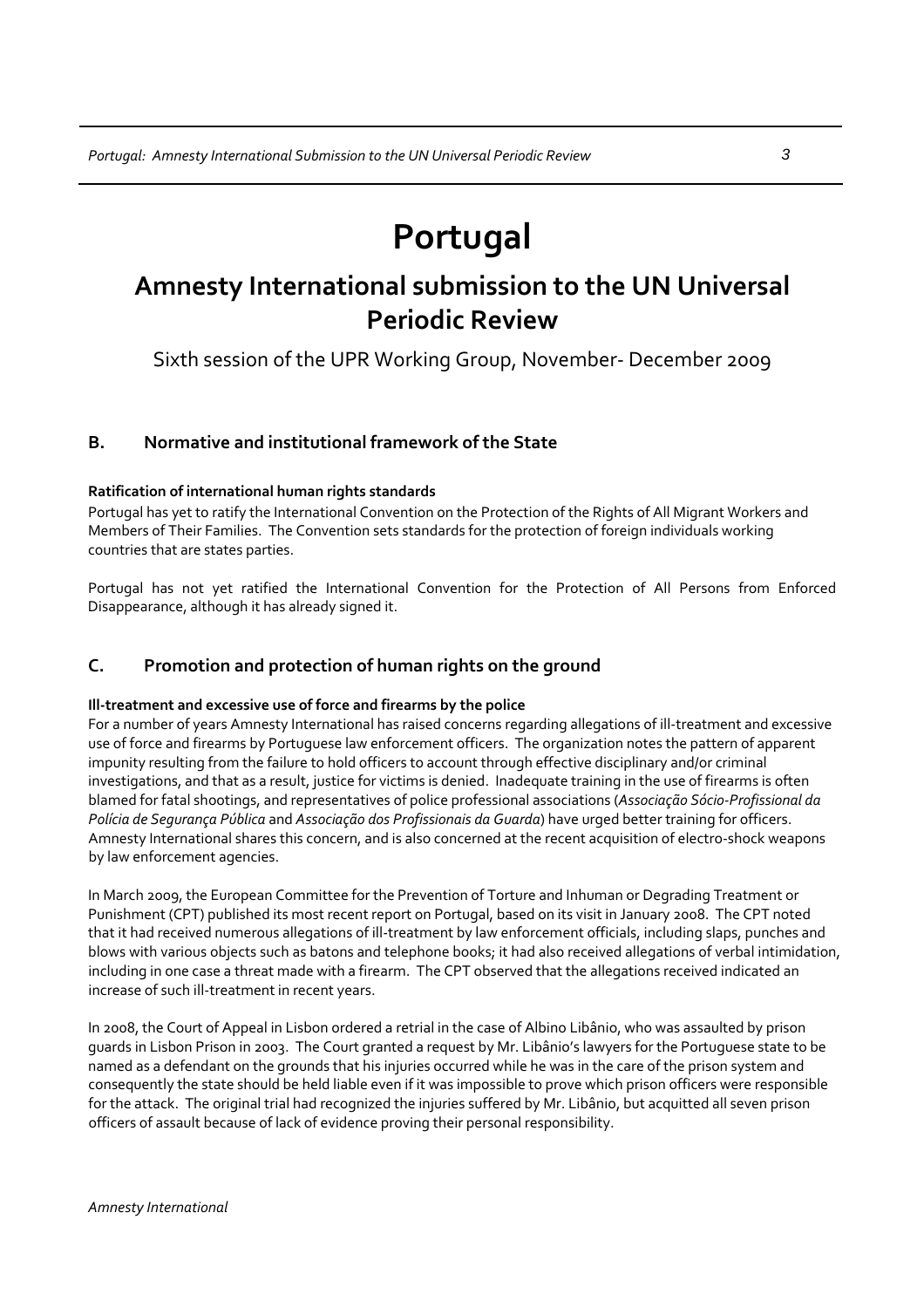In October 2008, the trial began of four police officers charged with torturing Leonor Cipriano in 2004 to obtain a confession that she had killed her daughter. Medical reports and photographs of Leonor Cipriano recorded extensive injuries after two days in police custody in Faro. Police officials claimed she fell down a flight of stairs in the police station; however, expert medical witnesses stated that her injuries were not consistent with such an incident and more in keeping with an assault. Leonor Cipriano said that she was punched, kicked, forced to kneel on glass ashtrays, and had a plastic bag placed over her head. The trial is continuing.

#### **Prison conditions**

The conditions inside Portuguese prisons continue to be of concern, with numerous allegations of physical abuse of inmates by prison guards.

The CPT noted in its March 2009 report on Portugal that it had received a number of allegations of physical ill‐ treatment of prisoners by custodial staff at Monsanto High Security Prison and Coimbra Central Prison, and, to a lesser extent, at Oporto Central Prison. These allegations concerned punches, kicks and blows with batons, after the prisoners concerned had been brought under control; in some instances the prisoners apparently required medical treatment as a result.

The 2009 CPT report also welcomed a significant decrease in overcrowding of prisons in Portugal, but continued to express concern at overcrowding in certain prisons, such as Angra do Heroismo Regional Prison (Açores), where occupancy stood at nearly 200 per cent at the time of the visit.

#### **Domestic violence**

Amnesty International continues to be concerned at reports of violence against women, including domestic violence. A large and growing number of cases are reported to the authorities every year. The Portuguese Association of Victim Support received 16,832 complaints concerning domestic violence in 2008, including seven murders. This represents an increase from 14,534 complaints of domestic violence received in 2007. According to statistics compiled by the NGO Women's Union, at least 48 people died as a result of domestic violence in 2008.

#### **Counter‐terrorism measures**

On 14 February 2007 the European Parliament approved the report of its temporary committee of inquiry into alleged flights by the US Central Intelligence Agency (CIA) operating in Europe as part of the USA's programme of renditions. The report found there had been stopovers by flights operated by the CIA in Portuguese territory, believed to be part of the network involved in renditions, on 91 occasions and evidence of an additional 17 suspect flights travelling to or from Guantánamo Bay that had stopped over in Portugal between 11 January 2002 and 24 June 2006. The current president of the European Commission, José Manuel Durão Barroso, is named in the document as former Prime Minister of Portugal and it is alleged that his government must have been aware of the nature of the CIA flights stopping over in Portuguese territory. The current Minister for Foreign Affairs, Luís Amado, claimed that the committee had gone beyond its mandate and that the allegations that Portuguese officials had been aware of the nature of the illegal flights were not supported by any real evidence.

Despite these assertions from the government, a judicial investigation into suspected CIA rendition flights was opened in February 2007, and is still in progress.

Information from the Ministry of Public Works given to Parliament in May 2008 stated that 56 CIA‐operated flights originating from or heading to Guantánamo Bay passed through Portuguese territory between July 2005 and December 2007. No information was made public about the details of the passengers on these flights.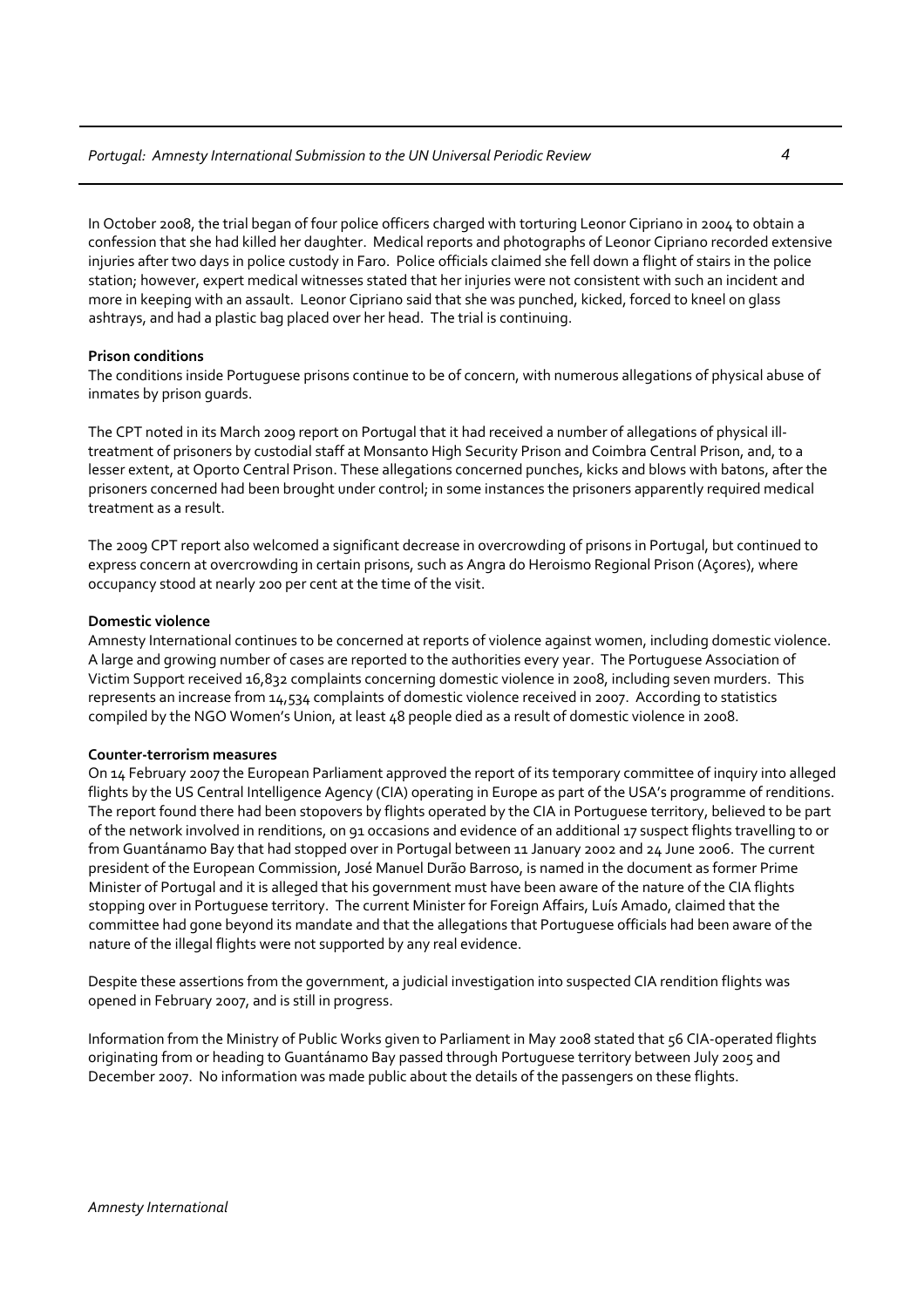#### **D. Recommendations for action by the State under review**

#### **Amnesty International calls on the government:**

#### *Ratification of international human rights standards*

• To immediately ratify the International Convention on the Protection of the Rights of All Migrant Workers and Members of Their Families and the International Convention for the Protection of All Persons from Enforced Disappearance.

#### *Ill‐treatment and excessive use of force and firearms by the police*

- To ensure a clear definition in the law on internal security of appropriate and proportionate use of force by law enforcement officials, in line with international standards such as the UN Basic Principles on the Use of Force and Firearms by Law Enforcement Officials;
- To conduct prompt, thorough, impartial and effective investigations into all allegations of ill‐treatment or excessive use of force by law enforcement officials, in order to bring those responsible for such acts to justice.

#### *Counter‐terrorism measures*

- To ensure that a full, effective, independent investigation into the possible role of Portuguese officials and the use of state territory in connection with human rights violations associated with the programme of CIA renditions or other unlawful transfers is conducted and the findings made public;
- To ensure that no part of Portuguese territory, including its airspace and all airports and military bases, is used to carry our or facilitate renditions and other unlawful transfers, including through the implementation of effective preventive measures.